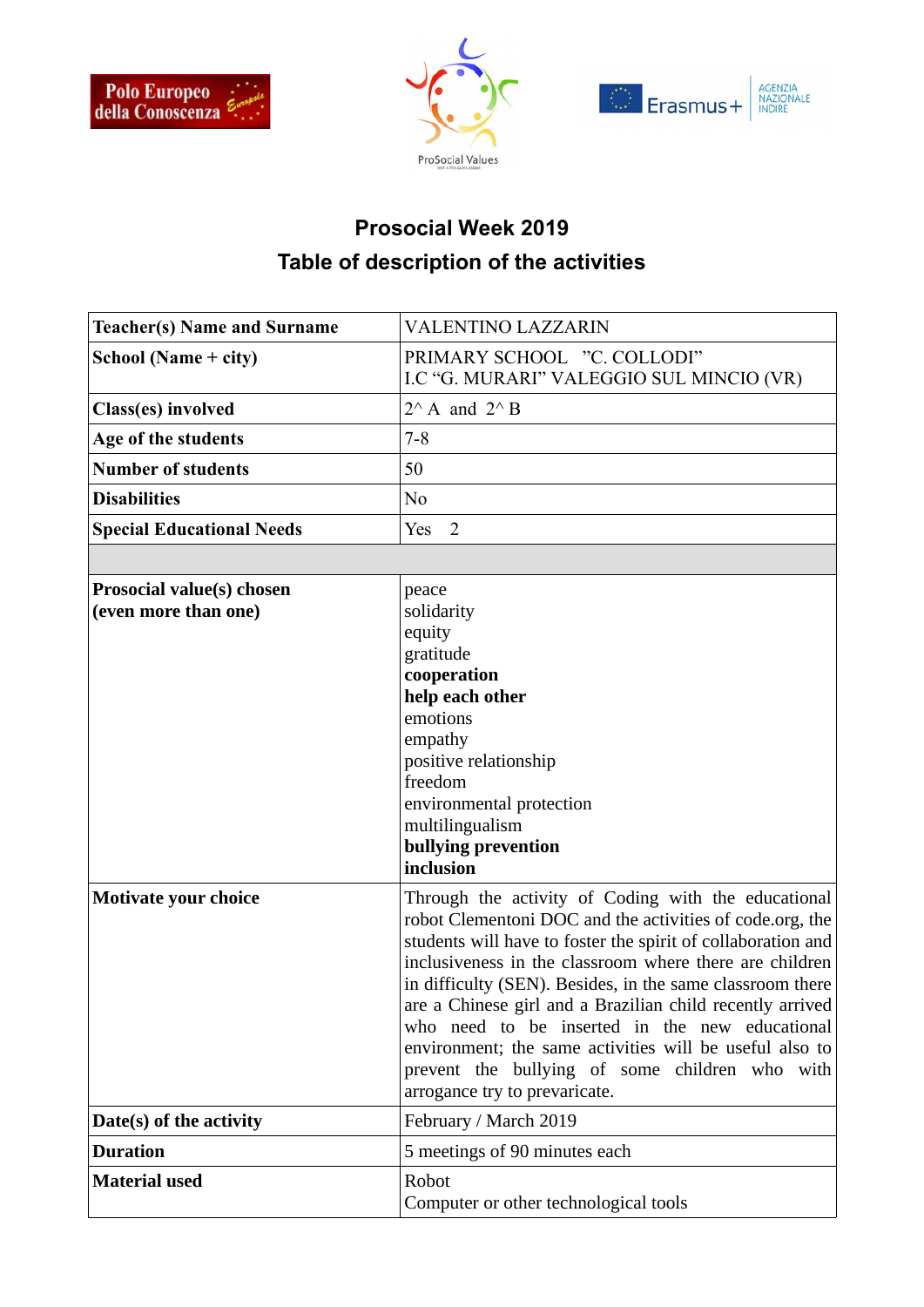





| <b>Subjects involved</b>           | Mathematics, Geography, technology                                                                                                                                                                                                                                                                                                                                                                                                                                                                                                                                                                                                                                                                                                                                                                                                                                                                                                                                                                                                                                                                                                                                                                                                                                                                                                                                                                                                                                                                                                                                                                                                                                                        |
|------------------------------------|-------------------------------------------------------------------------------------------------------------------------------------------------------------------------------------------------------------------------------------------------------------------------------------------------------------------------------------------------------------------------------------------------------------------------------------------------------------------------------------------------------------------------------------------------------------------------------------------------------------------------------------------------------------------------------------------------------------------------------------------------------------------------------------------------------------------------------------------------------------------------------------------------------------------------------------------------------------------------------------------------------------------------------------------------------------------------------------------------------------------------------------------------------------------------------------------------------------------------------------------------------------------------------------------------------------------------------------------------------------------------------------------------------------------------------------------------------------------------------------------------------------------------------------------------------------------------------------------------------------------------------------------------------------------------------------------|
| <b>Description of the activity</b> | <b>Preparation:</b> The teacher has planned weekly activities<br>in order to give continuity to the intervention; 4<br>Clementoni DOCs were prepared and the class has been<br>registered inside code.org                                                                                                                                                                                                                                                                                                                                                                                                                                                                                                                                                                                                                                                                                                                                                                                                                                                                                                                                                                                                                                                                                                                                                                                                                                                                                                                                                                                                                                                                                 |
|                                    | <b>Implementation:</b><br><b>Meeting nr 1:</b> the teacher will present an activity to be<br>done with the use of the video projector / Interactive<br>Whiteboard, present in the portal code.org; the correct<br>code will be created in order to move through the grid<br>'Red' and let him reach the destination indicated by a<br>green pig.<br>Meeting nr 2: Clementoni DOC will be presented to the<br>students; the group will be divided into four subgroups,<br>in a suitable workshop each group will use the robot on a<br>wide table after having received the appropriate<br>explanations about programming and movements.<br>Students will use the gameboard nr.1 in "FREE" mode<br>and beginning from the "start" they will go to achieve<br>the goal required by a card drawn, first by following the<br>instructions on the card, then freely setting the path.<br><b>Meeting nr 3:</b> There will be done an advanced activity<br>present in the portal code.org on the grid of Angry Bird<br>with use of the video projector / interactive whiteboard.<br><b>Meeting nr 4:</b> the group will be divided into four<br>subgroups, in a suitable workshop, each group<br>will use the robot on a wide table. Students will use the<br>gameboard nr. 1 in "EDU" mode and in free mode using<br>special cards with syllables, for each letter<br>once reached the DOC will ring and should form<br>the syllables required.<br><b>Meeting nr 5:</b> the class will be divided into five groups,<br>in a suitable workshop, each group will use the<br>gameboard nr 1 consolidating the previous requirements<br>and then will use board nr 2 by running the "GAME"<br>mode. |
|                                    | <b>Conclusion:</b> The proposed coding activity with the<br>robot was an excellent tool to bring out important<br>difficulties and, at the same time, it allowed the students<br>to recognize them and face them together as a group.                                                                                                                                                                                                                                                                                                                                                                                                                                                                                                                                                                                                                                                                                                                                                                                                                                                                                                                                                                                                                                                                                                                                                                                                                                                                                                                                                                                                                                                     |
| <b>Material produced</b>           | Photo, video, documents (add the online link to the<br>material)<br>Photos:<br>https://ibb.co/10BmcrW<br>https://ibb.co/b6Mq0VL<br>https://ibb.co/gMr6S0q                                                                                                                                                                                                                                                                                                                                                                                                                                                                                                                                                                                                                                                                                                                                                                                                                                                                                                                                                                                                                                                                                                                                                                                                                                                                                                                                                                                                                                                                                                                                 |